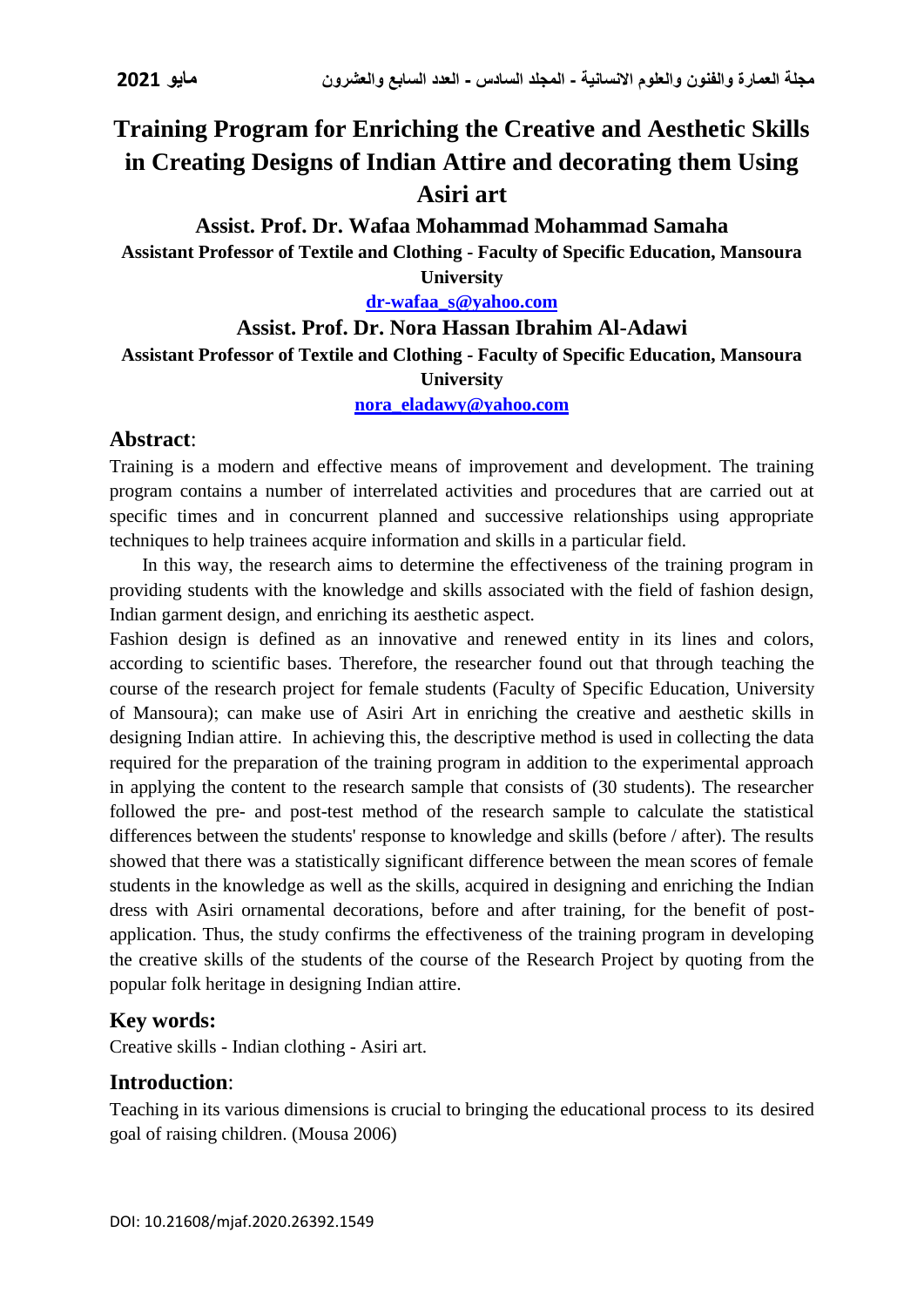And that the student acquires knowledge and skills help to perform the tasks assigned to her easily, it raises the level of performance with the economy in time and effort and enables it to keep up with the modern developments. (Laqani 1995)

The training represents the process by which skills are developed and provided with information and developed behaviors to help individuals who work in the organization be more effective and efficient in their work. (Malcolm S. Knowles 2005).

Clothes are not just decorations but symbols that give a sense of culture and cultural identity; we find that this is evident from the comprehensive definition of clothing as "the adaptation of the body and the updating of its body". (Al-Anjari 2011)

We find traditional Indian costumes vary in color and technique, and they vary from region to region, this difference is due to factors such as local culture, religion, climate, etc. (1998 victory)

Decoration is one of the most important forms of art and has an impact on making most products and other products aesthetic values in addition to their utilitarian objectives. (Habish 1990)

The decorations of the Asir Region are limited to geometric shapes and sometimes plant shapes and are devoid of ornamental ornaments derived from living elements, most Hijaz tribes have no intention of photographing lifeless figures, and are confined to abstract geometric ornaments. (Feda 2003)

In this regard, many research papers addressed the themes of this research: (Turturica 2017) discussed modern and innovative teaching methods in fashion design, with a focus on some learning methods that explore creative potential through content and visual analysis in fashion design, while research (Samaha 2017) highlighted the importance of linking practical applications of course design to the implementation of an innovative product and the achievement of aesthetic values and the implementation of products characterized by originality and modernity. The goal of (Zaghloul 2020) was to build a training program to develop the concepts, skills and trends of female graduates in fashion design using the computer. The research of (Al-Mahdi 2018) clarified the role of Al-Asiri decoration as a main influence in the development and activation of tourism in the design of some hotel furnishings, Research (Al-Shaibi 2018) studied Indian fashion and invented new designs by integrating with Chinese fashion. Research (Al-Sulaymani 2009) aimed to identify the role of women's traditional costumes in India and shed light on Indian fabric and accessories. The goal of the research (Ahmed 2015) was to identify the national dress of people, including Indian students through their implementation in studying and applying it.

# **Search problem:**

Based on the importance of developing creative thinking as one of the main pillars of achieving educational goals, which will train creative minds and that it is an objective of education. Also, by observing the course of the research project, the students were limited to selecting limited ideas related to quoting from the arts, which are not integrated with the traditional styles of the people. This makes it necessary to consider providing simplified solutions through the application of a training program to introduce various ideas to create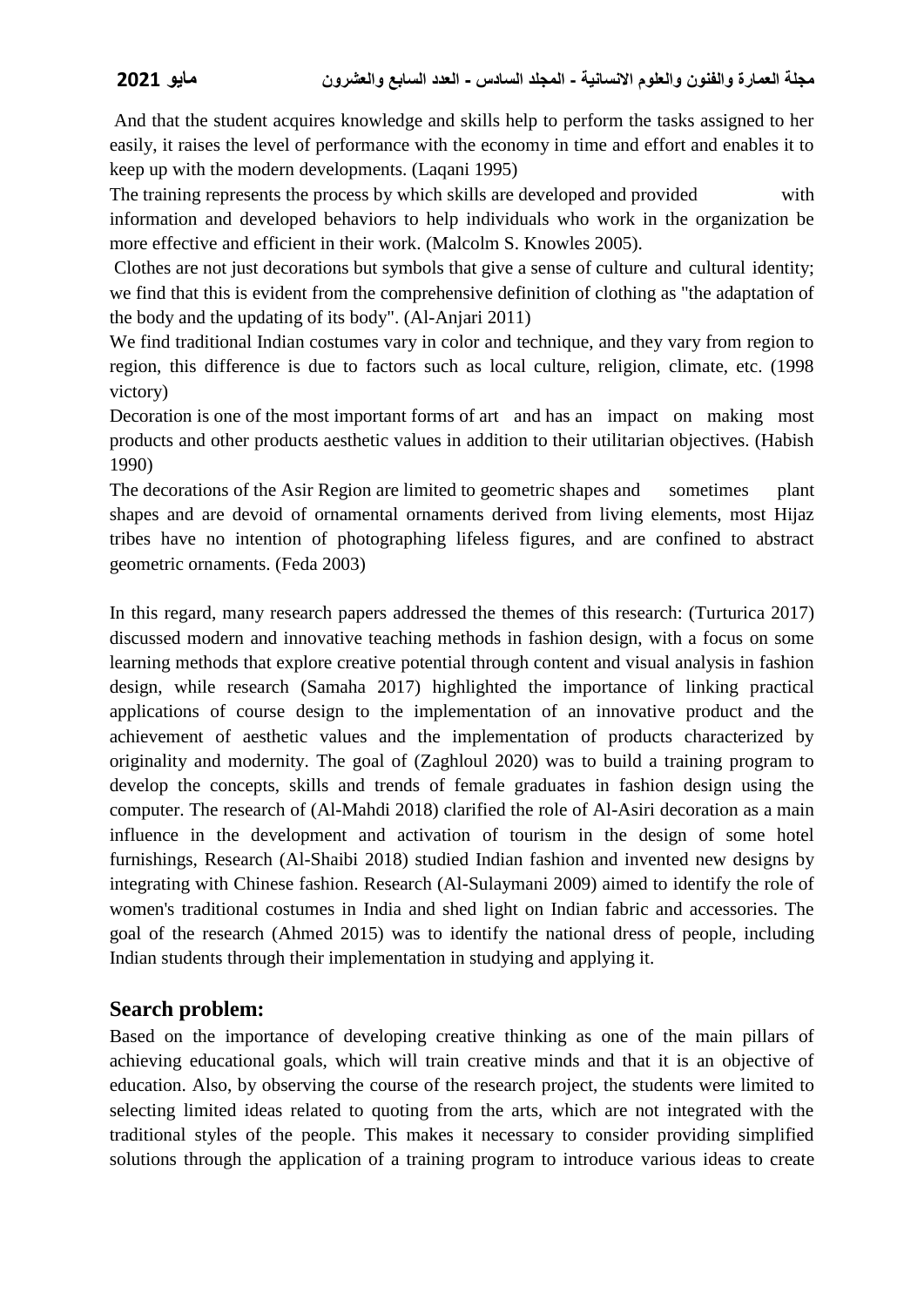designs that integrate the traditional Indian dress and the decoration of Asiri, according to their location and details.

### **The search problem is determined by the following key question:**

How effective the training program is in imparting knowledge and skills to female students on the design and decoration of Indian dress in martial arts?

#### **Sub-questions arise from this question:**

- What are the knowledge and skills associated with the foundation of Indian design and its decoration of martial arts?

- What are the design ideas of the Indian sari in a novel way and embellish it with the military legacy?

#### **Search Objectives:**

- Determine the effectiveness of the training program in providing female students with knowledge and skills related to the basics of Indian dress design.

- Taking advantage of the aesthetics of Asiri art in enriching Indian fashion.

- Encouraging female students to benefit from their studies in expanding the creative intellectual field in fashion design.

#### **Search Importance:**

- The optimum use of Asiri art decorations to enrich the Indian attire aesthetics.

- Contributing to the creation of a diverse field of integration between dress patterns and traditional arts.

- Preparing and training female students to acquire various fashion design skills.

# **Research hypotheses:**

-There is a statistically significant difference between the averages of female students' grades in the knowledge acquired before and after training in favor of post-implementation.

- There is a statistically significant difference between the averages of female students' grades in the skills acquired in designing and decorating Indian dress before and after training in favor of post-application.

- The implemented designs achieve the degree of acceptance and success in light of the averages of the specialists' evaluation of the evaluation axes.

#### **Research method:**

The research relied on the experimental approach through the application of the training program for students, the course of the research project decision in designing and decorating the Indian costume in Asiri art, in addition to the descriptive approach regarding the theoretical framework of the research.

### **Search Limits:**

**-** Time limits: 10 training sessions, three hours each week, from 10/24: 26/12/2019).

- Spatial boundaries: Faculty of Specific Education, University of Mansoura.

- Human borders: 30 female students to make a decision on course of the research project**.**

#### **Search Tools:**

**-** The training program prepared by the two researchers.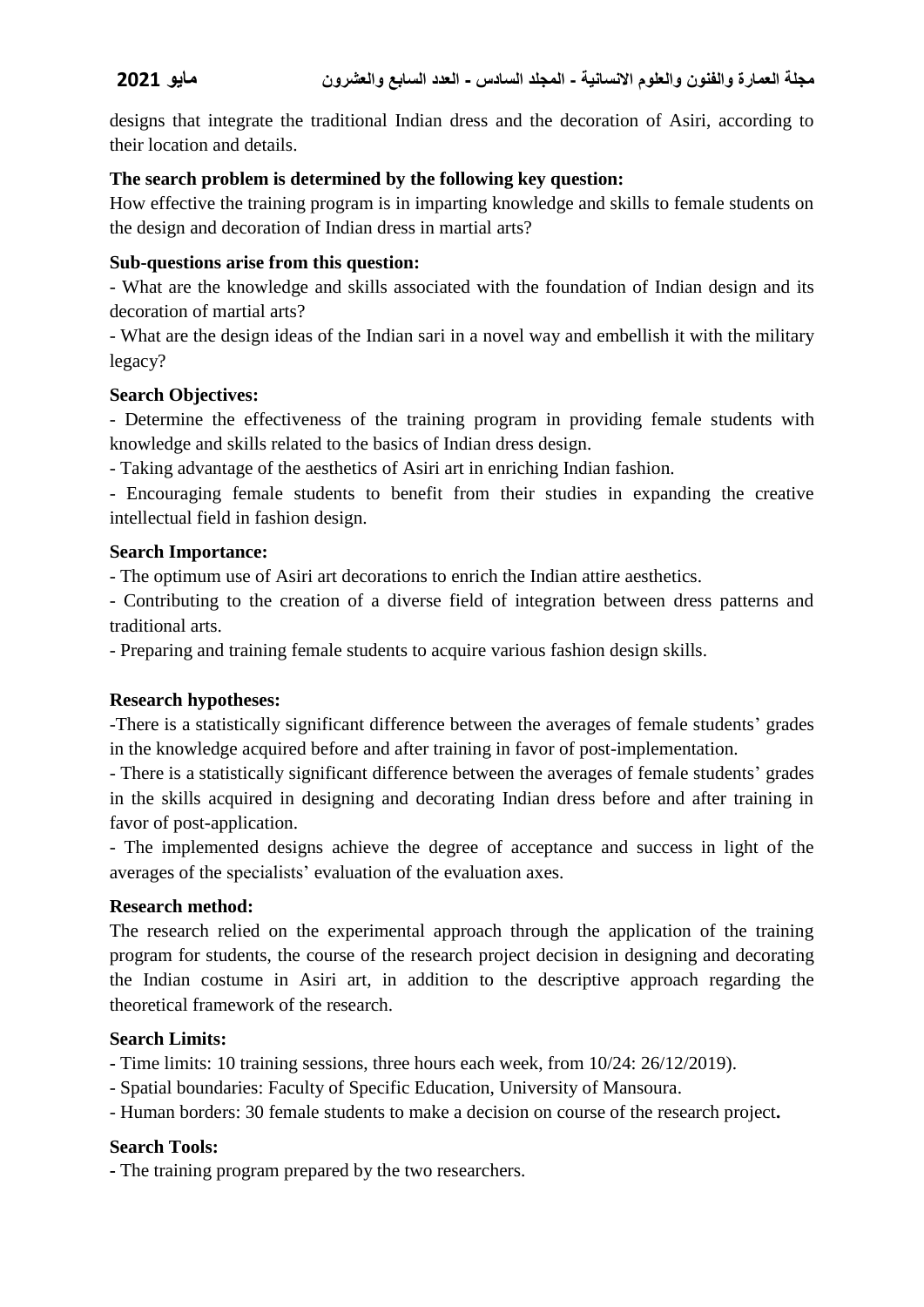- Knowledge Achievement Measurement Form.

- Note card to measure the performance of the skills required by the training program.

- An assessment measure to assess the results of training to measure the skills included in the program.

# **Search results:**

- Through the application of the proposed training program, the application of the knowledge acquisition measurement form for information and knowledge related to the subject of the program and the objective of the research, and also the application of a note card to measure performance of skills, the results found that there is a statistical difference between the average grades of female students, between the average grades of both the pre- and posttraining knowledge acquired in favor of the bathymetric application. These results are consistent with research (Turturica 2017)

- The designs implemented achieved a degree of acceptance and success in light of the averages of the specialists' evaluation of the evaluation axes. These results are consistent with the research of) Al-Shaybi 2018) and the research of) Al-Mahdi 2018)

# **Search Recommendations:**

- To emphasize the citation of traditional arts in fashion design as a kind of investment and tourism promotion.

- Employ training programs in many knowledge and skills for people with special needs.

# **References:**

a7md 7syn all8any. "almnhg " alass- almkwnat – altnzym . al8ahrt : 3alm alktb1995 ،.

amyrt 3bdallh nwr aldyn almhda. r2yt m3a9rt llz5arf al3syry fy t9mym wtnfyz almfrw4at alfnd8yt ltn4y6 alsya7t . almn9wrt : mglt b7th altrbyt alnw3yt ·al3dd(49)2018 ·.

t'3ryd 7sny a7md. t6by8at fy alazya2 alw6nyt ll43wb. al8ahrt: lmglt al3lmyt 3lwm wfnwn ، gam3t 7lwan · al3dd (22).2015 ·.

thrya m7md n9r. tary5 azya2 al43wb . al8ahrt: 3alm alktb ll6ba3t waln4r altwzy31998 ·.

7sn 8asm 7by4. m5t9r tary5 alz5rft wathrha 3la alfnwn . byrwt: dar al8lm1990 ،.

s7r 3ly z'3lwl. fa3lyt brnamg tdryby ltnmyt mfahym wmharat watgahat al5rygat fy t9mym aalzya2 bast5dam al7asb alaly. al8ahrt: mglt al3mart walfnwn wal3lwm aalnsanyt ،almgld (5)  $-$  al3dd (20)2020  $\cdot$ .

3bd almn3m rslan. b3'9 ast7kamat mn68t 3syr al7rbyt fy al3hd al3thmany . als3wdyt : mglt alb7th al3lmy waltrath alaslamy  $\cdot$ al3dd (5) 1983 $\cdot$ .

3la alslma. edart algwdt al4amlt. al8ahrt: gam3t al8ahrt1997 ،.

lyla 3bd al'3far fda. asalyb z5rft almlabs alt8lydyt llnsa2 fy al7gaz . al8ahrt: rsalt dktwrah ، klyt altrbyt lla8t9ad almnzly waltrbyt alfnyt2003 ،.

lyly 3bd al3zyz zhran. almnahg fy altrbyt altdrybyt . al8ahrt: dar zhwn1991 ،.

m7md alsyd 3la. m96l7at fy almnahg w6r8 altdrys. al8ahrt: dar alfkr al3rby2000 ·.

mny 3bd alkrym 3ly mwsy. mnhg m8tr7 lmadt ala4'3al alfnyt l6albat alfr8t alrab3t 43bt ala8t9ad almnzly . al8ahrt: rsalt magstyr '3yr mn4wrt ،klyt altrbyt alnw3yt ،gam3t 3yn 4ms ، 2006.

nsryn fryd myr alslymany. dwr alt4kyl fy b3'9 alazya2 alt8lydyt alhndyt walmalyzyt "drast t7lylyt m8arnt " . als3wdyt: rsalt magstyr ،klyt alt9amym walfnwn ،gam3t almlk 3bd al3zyz ، 2009.